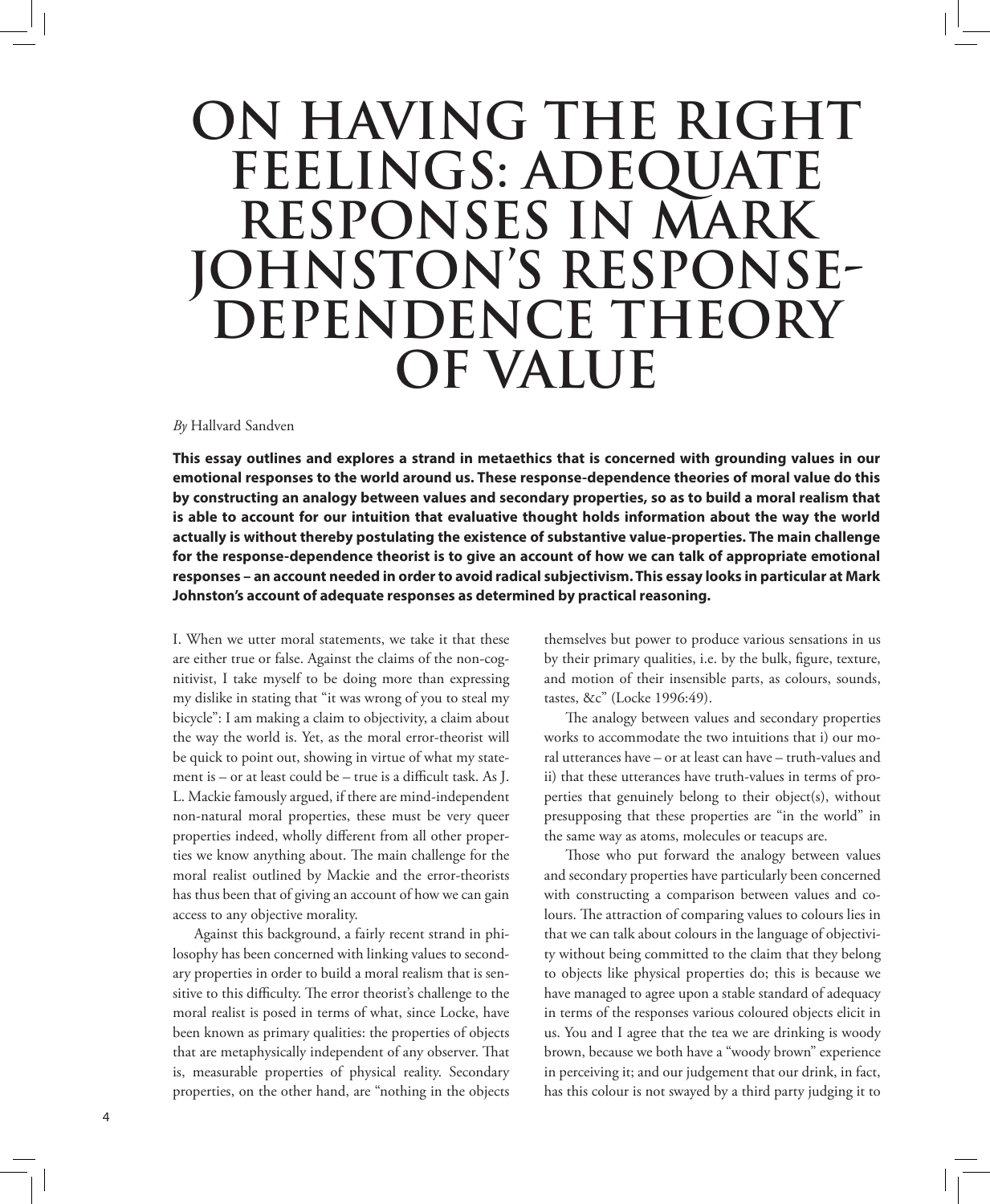be black after the lights have gone out, because we take it (and hopefully our interlocutor will agree) that she has not seen the drink in conditions appropriate for having the relevant experience. Nor are we swayed by the judgement of a fourth party who sees the tea as grey even after the lights have been put back on, once we learn about her colour-blindness, i.e. her inability to have the relevant "woody brown" experience. Notice that all of these considerations are, of course, wholly consistent with individual atoms not being coloured, and therefore do not commit us to any metaphysical acceptance of non-natural mindindependent colour properties.

Theories of value that employ the analogy with colours are thus appropriately named response-dependence theories, since they hold that the value of an object is somehow dependent on the response we have to it. As we shall see, one form of response-dependence theory takes it that this dependency consists in the responses tracking values that exist in the external world, whilst another holds that our responses are constitutive of the values themselves. The colour-values analogy is often pushed for evaluative concepts in general, but I will in this essay focus on moral values.

So, analogously to how the subjective experience (what some philosophers call qualia) of, for example, red-seeing is the relevant response in our discourse about the colour red, the relevant responses in the realm of moral values are our emotional responses. My judgement that it is wrong for you to take my bicycle is thus grounded in my negative emotional response to this state of affairs. But now

imagine that you do not share my response, and that you are bemused by my assertion that what you are doing is morally wrong. Perhaps, once you understand that it is, in fact, my bicycle you are riding, your attitude will change and your judgement with it. But imagine for the sake of argument that you do not; you maintain

that you have done nothing wrong. The challenge for the response-dependence theorist should now be apparent: in order for the theory not to reduce to a radical subjectivism where any response would be equally valid, we need an account of how we can determine the appropriate response to a given object or state of affairs. Without such an account, the response-dependence theorist can hardly make plausible her promise of grounding (objective) morality in our sentiments. In evoking such a standard of adequacy, response-dependence theories have a clear extension from metaethics to concerns of ethics; since they grant that ob-

they eliciti, and are searching for a standard by which we can determine appropriate responses to these, we must engage with the normative question of what responses moral agents ought to have. Notice, however, that in order for the response-dependence theories to keep their appealing aspect of grounding morality in our sentiments, the standard by which we determine adequate responses (and consequently, answer the question of what responses we ought to have) must be made by reference to how people actually are. If no such link to people's actual embodiment and minds – and thus to how they respond to the world – is made, we are in danger of merely dictating what responses people should have without any sufficient grounds. This is, as we shall see later, a crucial aspect of the responsedependence theory.

jects or states of affairs have value in virtue of the responses

In what follows, I will be concerned with Mark Johnston's contribution to this debate. Johnston offers a bottom-up approach, taking as its starting point our immediate emotional responses, and introduces practical reasoning as a tool by which we can improve our understanding of value and, accordingly, of what constitutes adequate emotional responses. This, I will argue, makes for a metaphysically and practically appealing position, grounded in a phenomenally plausible picture of how we engage with moral questions. I will, however, also argue that the account faces one serious challenge to which it needs to provide a coherent answer. The remainder of the essay will have the following structure: in II, I will

> introduce John McDowell's early formulation of the analogy, focusing in particular on his notion of a merited emotional response. I will here also make some further remarks on the appeal of the "middle-ground realism" that response-dependence theories offer. I will then, in III, outline Johnston's view by way of his

rejection of McDowell's perceptual model. In IV, I will flesh out Johnston's appeal to practical reasoning for determining what constitutes an adequate response, arguing that this appeal will in practice lead to a communicative "public reasons" discourse. In V, I raise an issue with the practical reasoning criterion and its relation to the agent, arguing that there seems to be a discrepancy in Johnston's story between the agent as a practical reasoner and as an emotional subject. I will go on to suggest that the response to this problem could be found in a psychological account of how the subject can undergo change.

## **Evaluative thought presents itself as holding relevant information about the way the world actually is.**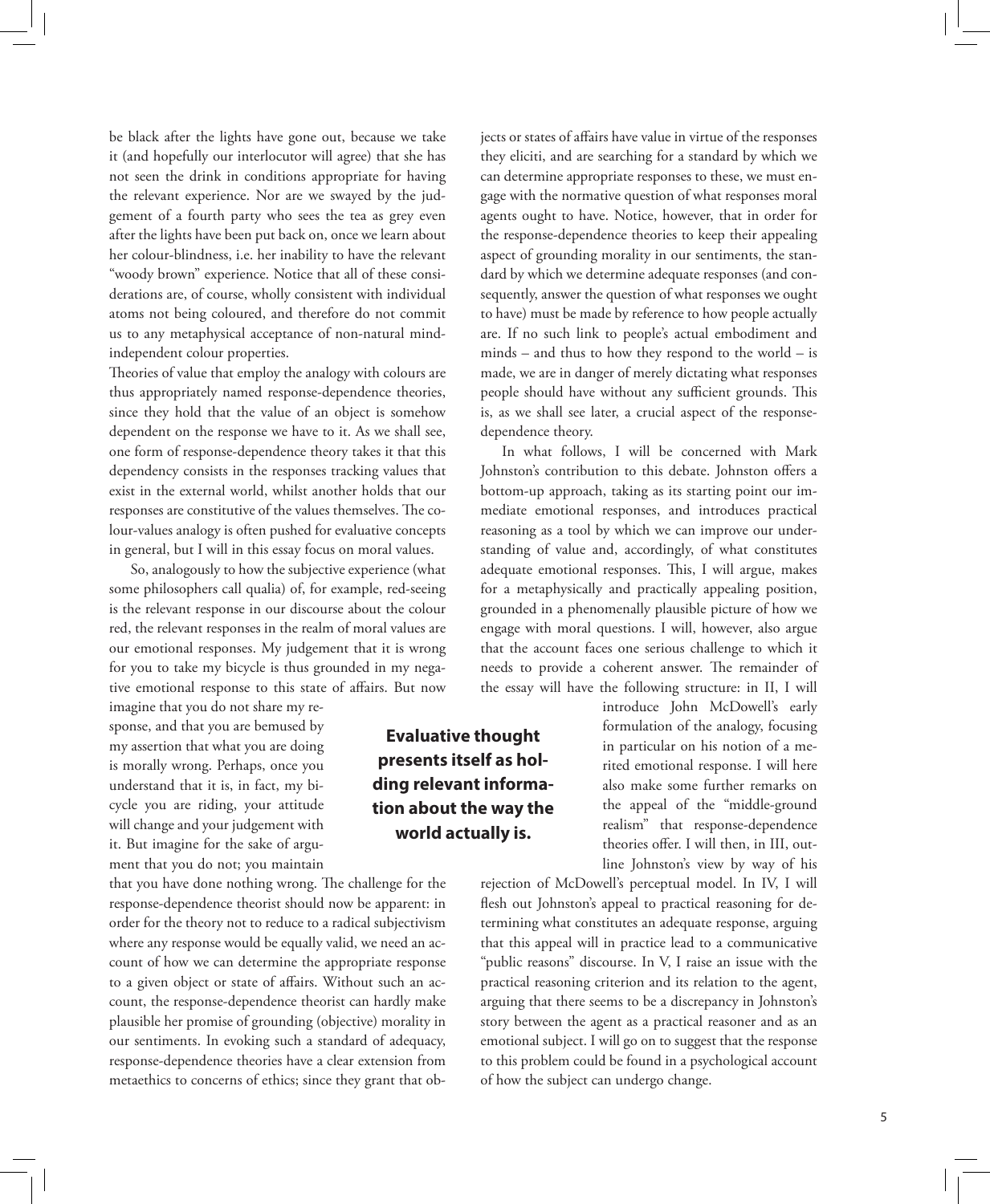II. John McDowell's introduction of the colour-value analogy in his now-famous "Values and Secondary Qualities" takes its cue from Mackie's comparison of secondary qualities and evaluative concepts (1985:110–11). Mackie and McDowell agree with the sentiment echoed at the start of this essay: that evaluative thought presents itself as holding relevant information about the way the world actually is. This being the way evaluative thought appears to us, McDowell argues, "an attempt to accept the appearances makes it virtually irresistible to appeal to a perceptual model" (1985:110, my emphasis). Mackie holds that such a model must take the form of perceptual awareness of primary qualities, something that would be at best implausible, seeing as this would amount to the claim that we can (seemingly by way of some moral sense-like faculty) have straight-forward perceptual access to objective moral values. McDowell agrees that this would be implausible, but, whereas Mackie follows Locke in taking secondary qualities to involve a "projective error" which makes us conceive of secondary qualities in a manner appropriate only for primary qualities, McDowell suggests that his conception is mistaken. Against Mackie's insistence that colour and other secondary qualities cannot be genuine properties of objects, since these can only be referred to by way of subjective experience (which, on Mackie's view, is synonymous with illusion and error), McDowell points out that there is stability in our subjective experience of the world and that we can thus see that secondary properties have representational significance. It is, therefore, a mistake to take external reality "as having only an objective nature" (1985:117).

Secondary qualities have, on McDowell's picture, representational significance in that they are disposed to give rise to certain subjective experiences, and that they do this with some level of stability. In order to account for values in this way, he must therefore establish a stable relation between how the world is and how we (emotionally) respond to it. McDowell begins sketching this relation by introducing the notion of merited responses (1985:118); using an analogy between the two components of the evaluative concept-response pair 'dangerous-fear', he plausibly makes the case that we ask whether our object of fear merits this response. To take an example, if I am scared by a large shadow that suddenly appears from behind a tree when I am walking on my way home at night, I will (perhaps after an initial shock) look closer to see if the shadow belongs to a fallen branch or a werewolf. And after I have established that the object of my fear was, after all, merely a fallen branch, I conclude that the object of my fear does not merit my response. It is by virtue of this process we deem phobias – at least on some level – to be irrational; an astraphobic person has a strong emotional response to thunder and lightning, and whilst we agree that lightning is dangerous if we are, for example, in a boat in the middle of a lake, we take the astraphobic's fear to be disproportional to the level of danger that stormy whether normally poses. It should be clear from both of these examples that the objects merits (or fails to merit) our responses by virtue of the way the world actually is. Analogously, then, to

> this process of asking whether objects merit fear, we can ask whether they merit moral approval (McDowell 1985:120).

In addition to the appealing features (noted above) of i) granting value statements truth-conditions that are straightforwardly evaluable and ii) making values genuine properties of objects, McDowell makes a response-dependence theory of value look attractive because of how it can account for being mistaken about value. For making a proper moral judgement, on this picture, we need to be in the possession of the relevant facts. So, in the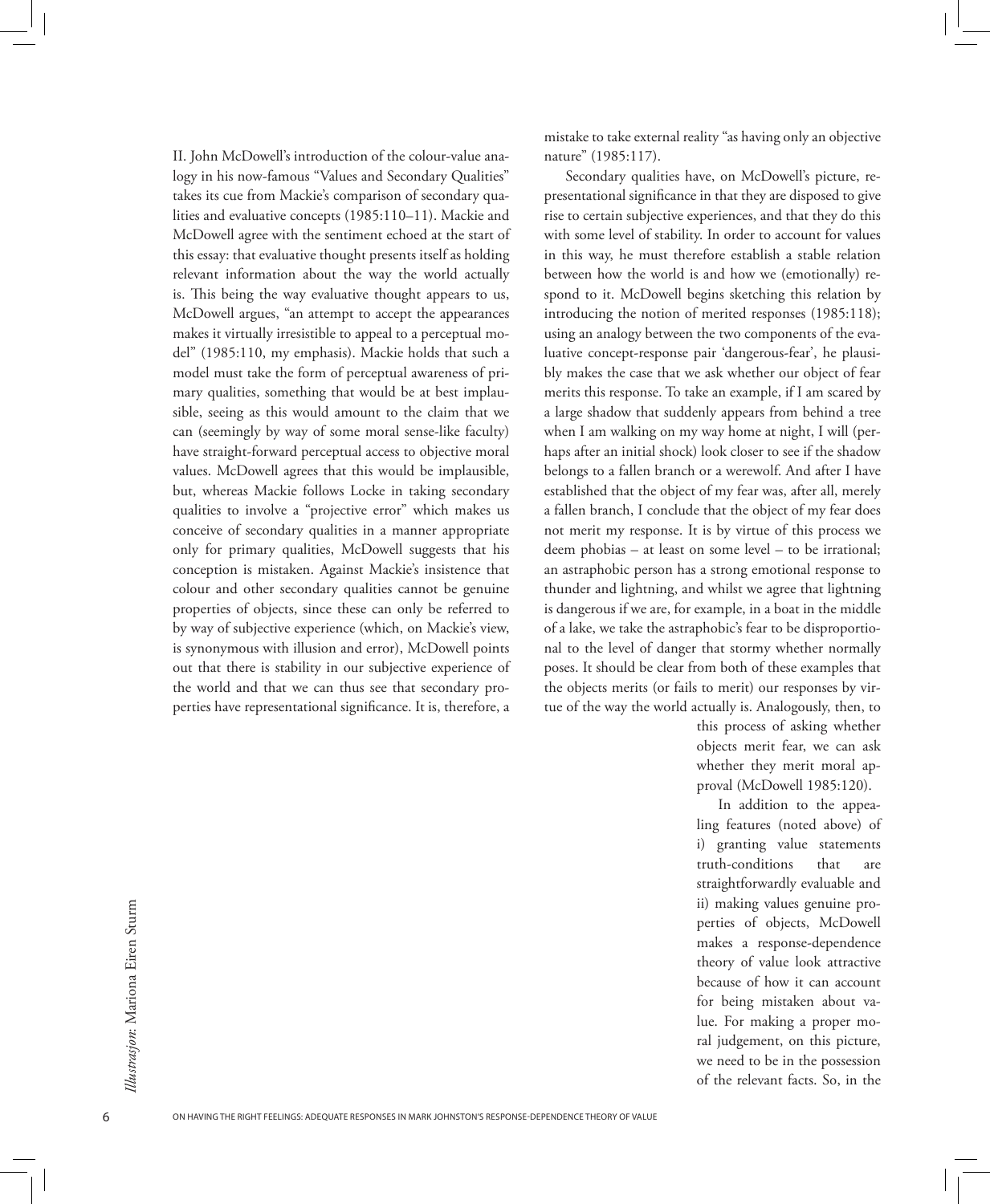same way we say that John is mistaken about the actual colour of the tie he shows Jim when he has only seen the tie under particular lighting conditions, in which the tie appears, for example, to be green instead of blue (like in Wilfrid Sellars's well-known example (1991:143)), you can be mistaken in your judgement that it would be nice of you to put honey in my tea – due, perhaps, to your ignorance of my diabetes. We make sense of these mistakes by asking questions about merit, that is, if our sentiments are appropriate for their object, given the way the world actually is. On McDowell's view, then, we determine the appropriateness of our response by considering whether it is a response to the actual state of the world. Further, we should notice that the response-dependence view looks particularly appealing because of its focus on our experienced emotional life: essentially belonging to my ground for morally objecting to a state of affairs is – in addition to considerations of merit – my emotional response to it. It therefore looks very capable of dealing with questions of moral motivation.

III. Mark Johnston builds his account of values as response-dependent concepts from a rejection of McDowell's perceptual model of the colour analogy, developing an argument that puts the complexity of our evaluative con-

> **How can we, Johnston asks, on any plausible formulation, be said to have a perceptual acquaintance "in discerning the value of such things as truth, justice and the American Way"?**

cepts in focus (1989). Johnston begins his argument by noting that McDowell frames the analogy in terms of the dispositions of objects (to cause certain responses in certain (ideal) perceivers under certain (ideal) conditions (1989:140). This, Johnston argues, looks wrong for the case of values. Even if we grant that the dispositional model works for secondary

qualities in general – something Johnston, in fact, doubts (1989:140) – values seem far too complex for us to plausibly explain them using a quasi-perceptual model; how can we, Johnston asks, on any plausible formulation, be said to have a perceptual acquaintance "in discerning the value of such things as truth, justice and the American Way" (1989:142)? When we talk about colours, our talk is relatively specific; talk about values, on the other hand, is "almost fantastically" abstract, involving an enormous amount of reasons for why a given object could be valuable. Further, the dispositional response-dependence formulation offered by McDowell is unable to differentiate between finding reason to value something and us finding

good reason to value it (1989:144). These shortcomings of the perceptual formulation of response-dependence, Johnston argues, stems from the presupposition that what merits our response is contained in the external world. On this formulation, the subject takes a passive role, the faculty determining the truth-condition of a value judgement being held by the object. The upshot of McDowell's response-dependence is, then, that the subject's responses track values that are to be found in the external world, and this seems to postulate the sort of mysterious value-tracking-faculty that McDowell himself agreed with Mackie was implausible.

The alternative to the perceptual model of responsedependence is then, Johnston argues, to hold that evaluational concepts are response-dependent concepts (1989:145). In making this move from a perceptual to a conceptual model, Johnston grants our responses an even more significant role in our evaluative discourse, holding that our sentiments do not track values that are already present, but rather that they are themselves constitutive of the values. On this picture, evaluative judgements are judgements about causal relations between individuals and the world – or, more precisely, between me, and the world. The underlying point of these considerations is that our responses to the world around us are informed by our

> vulnerabilities, that is, the particular characteristics of our embodiment and mind. Our bodies and minds make us vulnerable to the world around us in different ways: being tall will – presumably – make you particularly alert of the dangers posed by door frames; having experienced rejection in the past will – hopefully – make me particularly attentive

to the downside of romantic relationships or engaging in academic endeavours. Our vulnerabilities thus influence our perspectives on the world in real and significant ways. This point underlies Johnston's rejection of David Lewis's "intuitivist response-dependence account" by which x is a value if and only if "we would be disposed to value x under conditions of the fullest imaginative acquaintance with it" (1989:149). Johnston's rejection of this account is based on its failure to accommodate the role critical reflection plays in valuing; vivid imaginative awareness of something seems not to provide us with sufficient reasons for holding it to be valuable. Consider, to use Johnston's own example, the gambler who very keenly imagines the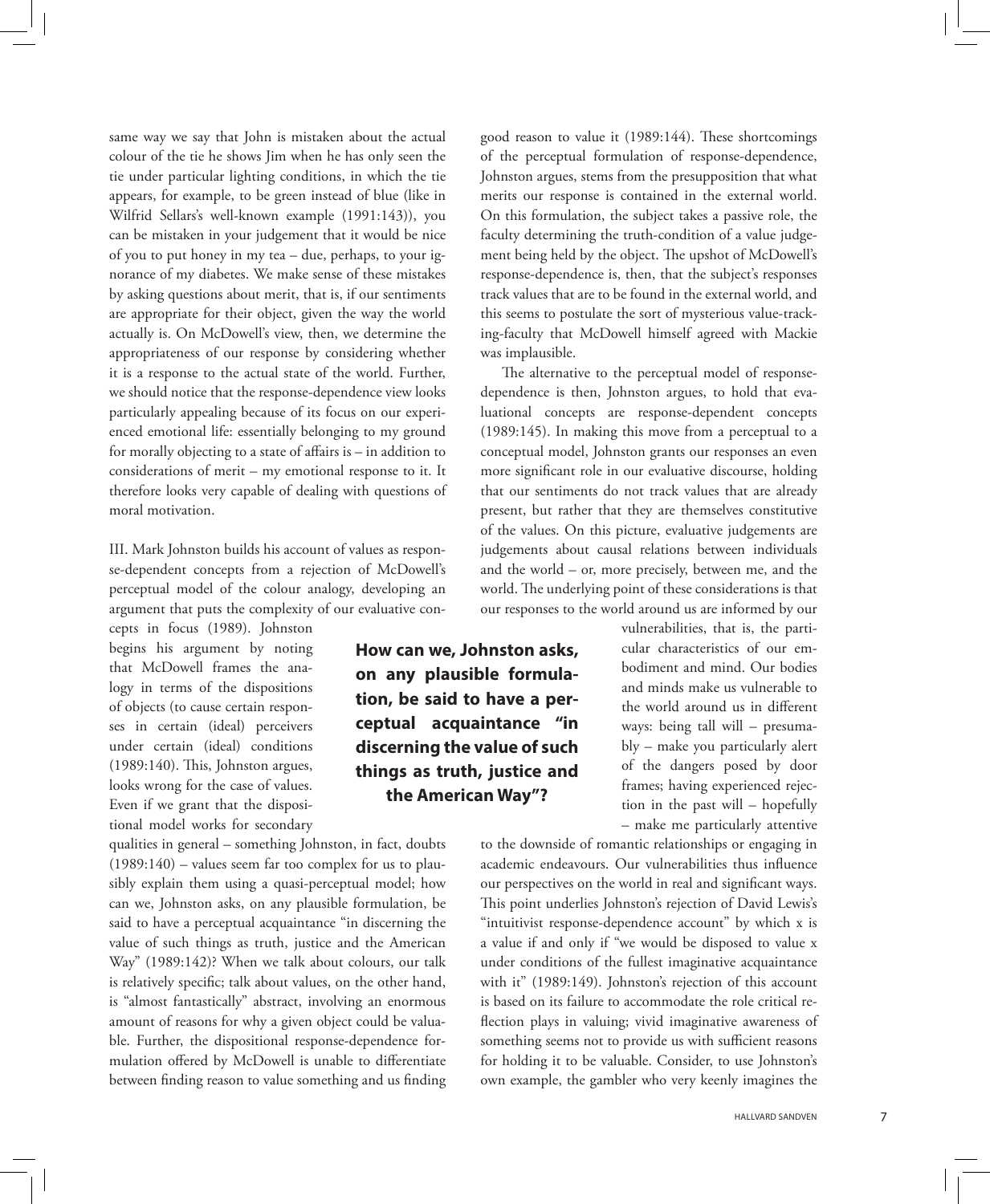pleasures and benefits of winning, in spite of, in reality, hardly ever doing so; on Lewis's account there is nothing stopping the gambler from valuing being a gambler, even though this is to his great disadvantage. The way in which we value things is, as the example of the gambler points out, highly informed by our vulnerabilities (our strengths, weaknesses, desires), and our account of what constitutes an adequate response, and thus what is actually valuable, must therefore involve some constraint of critical reflection (1989:155).

Johnston argues that this constraint of critical reflection cannot, as some suggest, be separated from our vulnerabilities by way of some "impartial judge account" (like those one finds in simplistic readings of Adam Smith's moral theory), where such a judge is an ideal observer who holds all the relevant information and is not emotionally connected to the matter at hand. Echoing his previous argument against Lewis, Johnston attacks such a conception by highlighting the discrepancy between value and valuing: "upon being told the difference between my evaluation and that of the "ideal" observer, I may say, without showing any contempt for reason or value, 'So What?'" (1989:157). Our criterion of critical reflection must, then, be able to appeal to us as we actually are, rather than by way of some "what you would have valued"-account (1989:161). The critical constraint Johnston offers is formulated in terms of substantive reasonableness: "one who infers to the best explanation of phenomena, which involves more than maintaining probabilistic consistency in the face of the phenomena, is substantively reasonable, as is one who jumps into a swimming pool to save his drowning father-in-law even though it will mean getting his pants wet" (1989:162).

IV. Johnston's response to the subjectivist challenge, then, is formulated in terms of us engaging with our emotional responses to the world around us, by means of our faculty for practical reasoning. Johnston describes this process by way of four criteria of evaluation, the first being:

(1) x is a value if and only if substantive reason is on the side of valuing x (162).

And as we concluded in III, we now need an account of what constitutes such a substantive reason. Johnston thus adds:

(2) y is a substantive reason for/against valuing x if and only if we are disposed stably to take it to be so under conditions of increasing information and

critical reflection (162).

What is now needed is a method by which we can weight different reasons for and against valuing x. And this method must, of course, undergo the same scrutiny by critical reflection as y must in (2), so that we can rid ourselves with the possibility of being swayed by prejudice, self-deception, sour-grapes, and the like:

(3) A method for weighting substantive reasons is an acceptable method for determining whether the weight of substantive reason is on the side of valuing x if and only if we are disposed to stably take it to be so under conditions of increasing information and critical reflection (163).

We thus get:

(4) Substantive reason is on the side of valuing x if and only if this is so according to one and all methods of weighting the reasons for and against valuing x (164).

This formulation of our criteria may sound complicated and abstract, but what it says is the following: human beings are such as to have emotional responses to objects and states of affairs. These responses are highly contingent on our vulnerabilities, making us respond differently to the same world. Since it is not only the external objects of the world, but also my response – i.e. my vulnerabilities – that set the standards of adequacy, a crucial role of morality becomes to align our responses. When we are faced with instances of moral disagreement, therefore, we must engage in a process of attempting to understand the disagreement. In engaging in such a process we do two things: we grant that our interlocutor is similar to us in being vulnerable, and we grant that she is different, for the exact same reason, since her vulnerabilities are likely to be different from mine. A crucial part of this process of understanding moral disagreement – and thus to establish the value of  $x -$  is making our vulnerabilities intelligible to others. Our particular vulnerabilities will, of course, be pieces of very relevant information (recall again your idea of putting honey in my tea). An underlying aspect of this process, and indeed a strong reason for wanting to ground our values in our sentiments, is that we are empathic creatures; once we are provided with information about how others perceive the world and our relevant moral dispute, we attempt to put ourselves in their position, taking their perspective. Determining moral value, on the present ac-

ON HAVING THE RIGHT FEELINGS: ADEQUATE RESPONSES IN MARK JOHNSTON'S RESPONSE-DEPENDENCE THEORY OF VALUE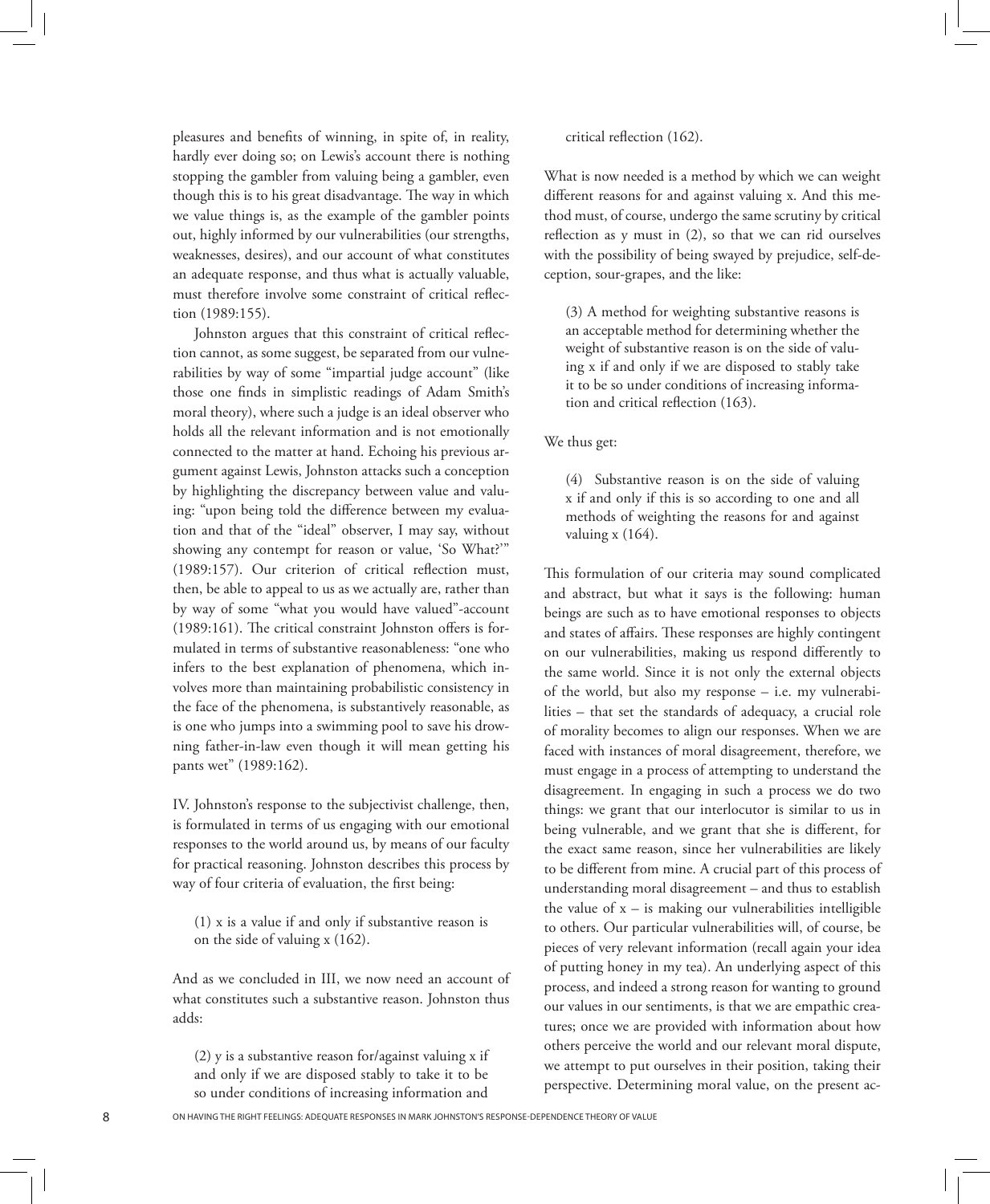count, thus turns into a discourse about public reasons – that is, reasons that can be shared by all members of the moral community – where each agent presents her moral response to the matter at hand, by reference to her vulnerabilities, and attempt to understand the responses of the other agents via a process of increasing information and critical reflection. We are left with a way of coherently restricting the responses that count as appropriate; we can deem morally illegitimate those doctrines, views, etc. that fail to take into account the validity of other agent's claims to have their vulnerabilities taken into account, since these are incoherent given that we make exactly the same claims upon others. Johnston thus employs a bottom-up approach to moral questions, starting with our immediate emotional responses to the world around us and working from there to ask about their adequacy. This paints, I think, a plausible picture of how we actually engage with moral questions. To illustrate this point, consider how Johnston can account for historical moral progress. Resolving moral conflict on the present account involves engaging in a process where we make clear our vulnerabilities – the

way we are different – by reference to the way we are similar; that is, our i) being vulnerable beings, and ii) being practitioners of practical reason. The standard by which we determine moral value must therefore withstand a condition of practical reason, which takes as its starting point not only our own emotional responses, but also those of our interlocutors. Considering the historical practi-

ces of racism, homophobia and sexism, we are in a position to deem these morally obnoxious, since we can conclude that over many years of increasing information (about, for example, our similarity in being vulnerable in different ways) and critical reflection (about, for example, religious bias) these doctrines do not withstand practical reason. The processes that have rendered these morally illegitimate have, crucially, been advanced by members of the relevant groups, who have advocated their responses and vulnerabilities. Those who defend racist, homophobic or sexist doctrines fail to meet such a condition, and can thus not expect others to share these; substantive reason is not on the side of valuing these doctrines.

V. I have so far argued that Johnston's response-dependence account looks plausible, both for its phenomenological

**This places a lot of stress on our empathic capacities, since it implies that we hold the capacity to change our emotional responses – or at least the strength of these responses – after engaging in practical reasoning.**

description of how we improve upon our initial responses to the objects and states of affairs we encounter, and for its practical implications about what form of moral process one should engage in. There is, however, a possible problem with Johnston's account of a substantive reason. One can question the compatibility of the two sides of a moral agent: the one that engages in practical reasoning by taking perspectives, gathering information and weighting perspectives, and the other who has immediate responses to her surroundings. We can call these two sides of the agent the practical reasoner and the subject, respectively.

The issue of discrepancy between these two can be brought out by considering the form of responses Johnston has in mind in his framework; true to his bottom-up approach, it is clear that he takes evaluative responses to present themselves as very immediate expressions of liking or disliking, as appealing or repellent (2001:181). We have a stance on the world that is set by our particular vulnerabilities, and we respond emotionally to the objects and states of affairs we encounter; we have an affective stance that provides a "structure" to our practical life, if you will.

> Johnston thus writes that the "affective disclosure of value is the beginning of our ethical life. So our ethical life is already richly underway before some of affect's disclosures are registered at the level of evaluative belief" (Johnston 2001:183n2). In a process of moral conflict, then, we can imagine the agent being presented with – by the subject – an emotional response to the given state of af-

fairs; the practical reasoner then considers this emotional response by engaging in a process of gathering information and critically reflecting on the matter at hand. Yet, a question that now needs answering is this: what happens if the subject remains unmoved by the practical reasoner's judgement that the current response is not one the agent should endorse? In other words, wherein lies the actual room to improve upon our responses? One might here be tempted to ask what the problem is; surely, we can hold that the rational thing to do is to try to align our subjective responses with what practical reason dictates? Recall, however, that this move is not available to Johnston, due to his holding a response-dependence theory. If we are to give this explanation, however, we are left merely dictating that we should have certain responses and endorse only these, without regard for the response itself, and have thus